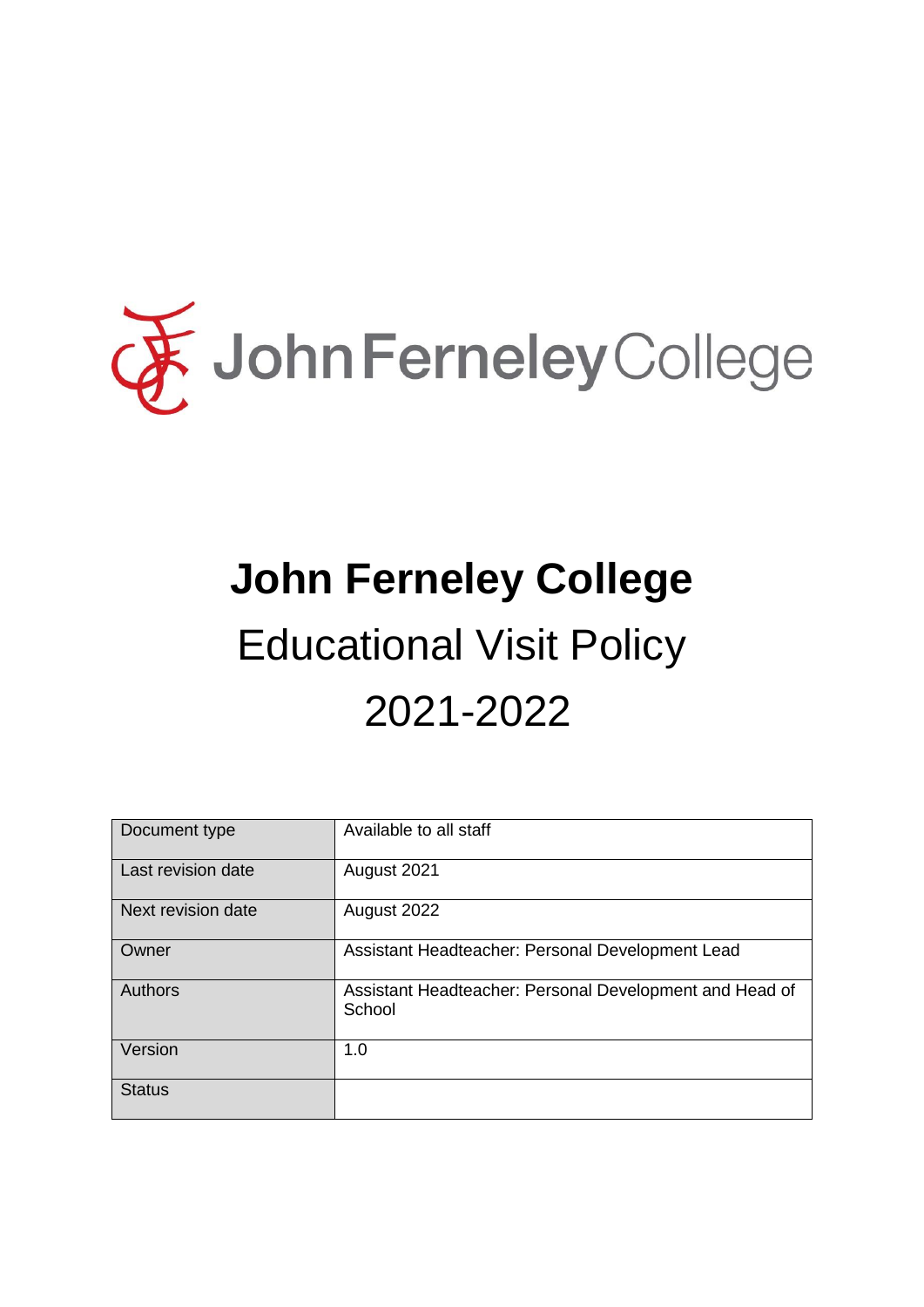## **Contents**

- 1. Introduction the policy
- 2. Summary of educational visit categories
- 3. Monitoring and Evaluation
- 4. Health and Safety
- 5. Section 1: responsibilities on all trips
	- 1) Procedures and Protocols
	- 2) Consumption of alcohol on a trip
	- 3) Behaviour
	- 4) Pre-visits
- 6. Section 2: information in relation specifically to category a and b trips day visits
	- 1) Planning procedures
	- 2) Sporting fixtures
	- 3) Insurance
	- 4) Transport
	- 5) Costing the visit
	- 6) Letters to Parents/Carers
	- 7) Vehicles
	- 8) Finance
	- 9) Permission slips/medical forms
	- 10) Procedures in the Fortnight Prior to the Visit
	- 11) Travelling by Coach
	- 12) Procedures on the Day of the Visit
	- 13) Communications and Emergency Procedures
- 7. Section 3: information in relation specifically to category c residential and abroad 1) Preparation
	-
	- 2) During the visit
	- 3) Emergencies
	- 4) Passports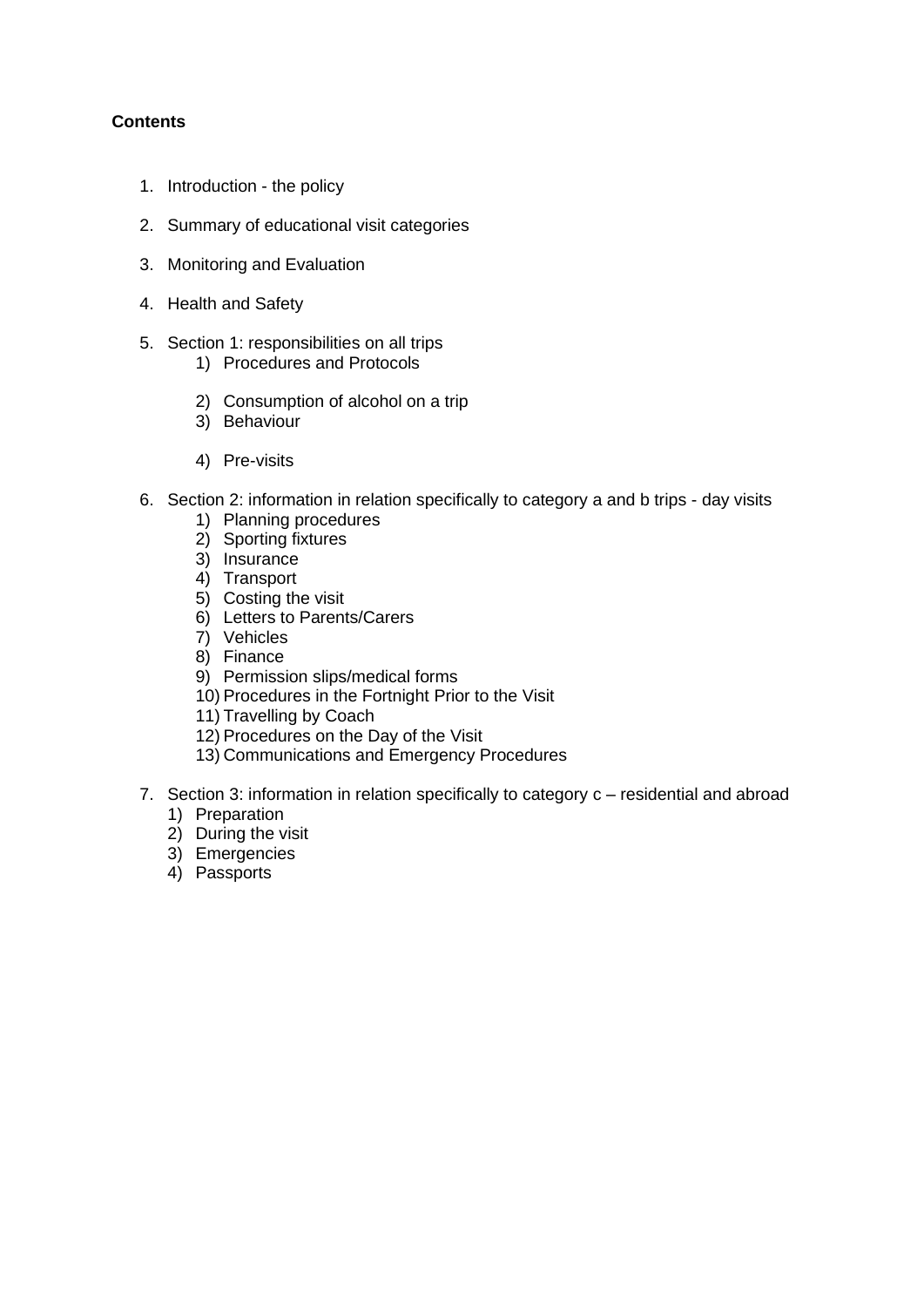# **INTRODUCTION - THE POLICY**

- To ensure that the purpose of any educational visit is clearly understood and is the focal point for any arrangements made.
- To ensure that all visits have prior approval before going ahead.
- To not exclude any student with protected characteristics as defined by the Equality Act (2010).
- To ensure adequate provisions and arrangements have been included for all SEND students during educational visits.
- To categorise each educational visit and to plan and organise accordingly. (Note: visit categories are summarised at the end of this policy document).
- To co-ordinate all educational visits through our appointed Educational Visits Co-Ordinator (EVC).
- To ensure a suitable Trip Leader is appointed for each type of visit, irrespective of the nature and duration.
- To ensure that any selected Trip Leader has the relevant qualifications (where appropriate), skills, experience and abilities suitable for the responsibilities placed upon them.
- To select only appropriate venues and locations that are well-known and/or have been adequately assessed beforehand.
- To select only competent persons for supervisory roles and to ensure they have been suitably vetted and cleared in line with the school's safeguarding procedures.
- To select only competent and assessed travel and/or tour operators for means of transportation to and from venues and locations.
- To arrange educational visits only where the risks have been assessed and reduced to as low as reasonably practicable beforehand.
- To provide effective levels of supervision *at all times* appropriate to the numbers and age group(s) of the students.
- To ensure that all parents are fully informed of any plan to organise an educational visit and that formal consent has been obtained beforehand.
- To assist, where possible, those parents who may have difficulties in meeting all the costs of any specific visit.
- To exclude those whose behaviour represents a threat to the health and safety of themselves and those around them.
- To ensure that subjects that have compulsory trips/fieldwork as a statutory part of the course have staff cover costs supported by the whole college.

# **SUMMARY OF EDUCATIONAL VISIT CATEGORIES**

**Category A**: Regular visits to venues within the locality that are well-known and of low, assessed risk.

**Category B**: A visit to a venue that may require significant travel outside the locality and/or may be a

rarely visited venue but is still assessed as low risk.

**Category C**: Any type of visit in the UK that requires residential accommodation for one or more

nights assessed as low risk. Or visits abroad that require residential accommodation for one or more nights, assessed as low risk. Or high-risk activities in the UK, (residential or not). High risk activities abroad, residential or not.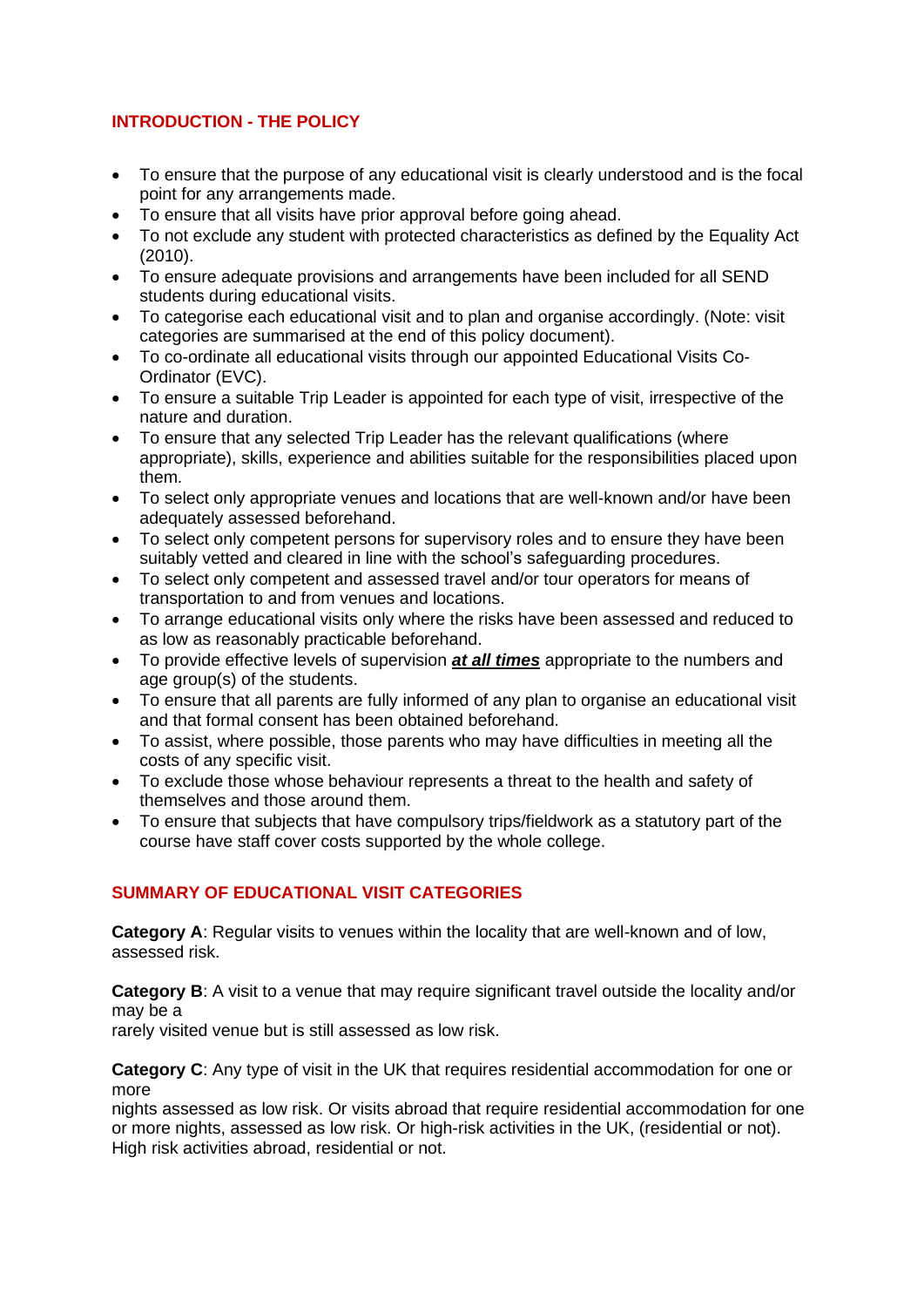#### **MONITORING AND EVALUATION**

This policy will be monitored in order to promote students' learning, progress and achievement and broaden their educational experience, protect their health and safety and safeguard their school-based learning. Visits in school time need to be approved by the designated member of SLT (Educational Visits Co-ordinator (EVC)) and meet predetermined criteria.

Visits in school time need to be approved by the designated member of SLT/EVC and meet pre-determined criteria:

- 1. Enable all relevant students to participate, regardless of means
- 2. Include an assurance that relevant LA guidance and statutory regulations with reference to the health, safety and supervision of students will be met in full
- 3. Be included in the John Ferneley College Staff Calendar as soon as possible and notified all colleagues as far ahead as is reasonably possible
- 4. Have due regard to the affect that the visit will have on other subjects in the students' curriculum and the affect the trip might have on the work of colleagues and take these factors into account where possible in the planning
- 5. Be directly related to the students' formal curriculum or provide direct support for their learning in one or more of their subjects or the trip has a pastoral outcome. Visits taking place outside the school day need satisfy only the first two criteria. Extended visits (i.e., visits of more than one day) should ideally take place during the school holidays, or non-curriculum time, in order that there is minimal impact on students' learning wherever possible.

## **HEALTH & SAFETY**

Trips and visits are tools that provide and maximise educational opportunities for young people outside their normal educational surroundings. The arrangements put in place to manage trips and visits must, therefore, recognise that these may include potentially hazardous activities. The Management of Health and Safety at Work Regulations require that risk assessments be undertaken for each of the hazards identified, such that suitable and sufficient control measures can be put in place to minimise the dangers for students and staff. An activity can become dangerous when certain factors, or a combination of factors, occur. These could include various elements such as weather, water currents, inexperience of young persons, indiscipline, the nature of the students, the unexpected, equipment failure, lack of effective safety controls, lack of training and experience of leaders or even interference by other parties (this is not an exhaustive list).

Risk assessments need to be thorough and well thought through so that the risks presented are minimised. Generic electronic risk assessments are available for a range of visits in the All Staff area on Microsoft Teams; staff need to be mindful that each visit is unique and the most important part of any risk assessment is the minimisation of any risks specific to that particular visit.

The Head of School, Trust Board and SLT/EVC have responsibilities and a legal duty to ensure that trips and visits are conducted in such a way that participants and staff are not subjected to unacceptable levels of risk to health and safety. This responsibility is delegated by the local governing body to the relevant members of SLT, EVC and the Headteacher. The Headteacher and governors/SLT/EVC must: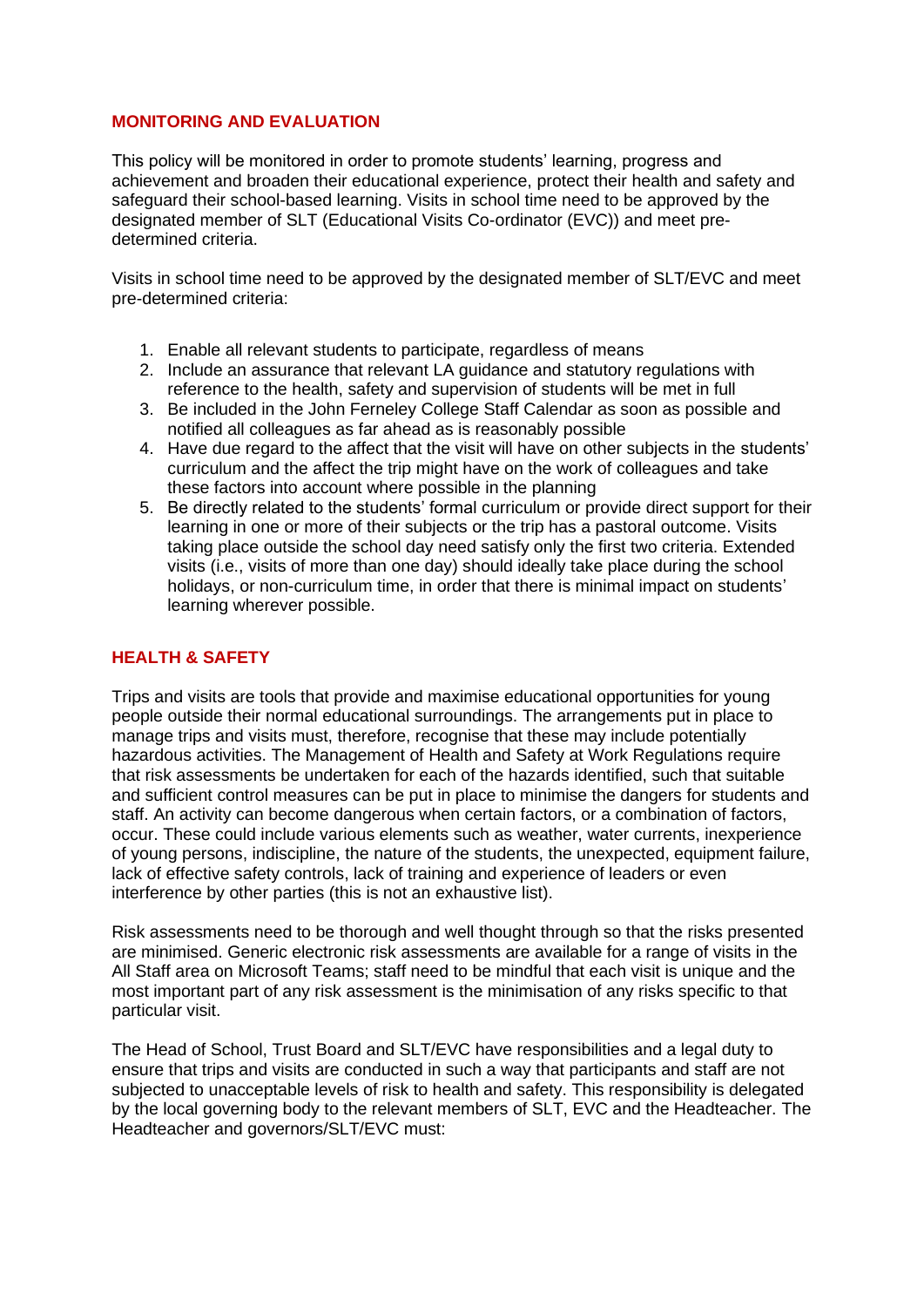- Be satisfied of the competence (training and experience) of staff to undertake and supervise the various activities.
- Ensure that appropriate training is provided where necessary.

## **SECTION 1: RESPONSIBILITIES ON ALL TRIPS**

#### **Trip Leader**

One person, the trip leader, shall have overall responsibility for the supervision and conduct of the visit and shall have regard to the health and safety of the group. They are responsible for completing the Risk Assessment for the trip/visit.

#### **Supervisory teachers/staff**

• Staff on college-led visits act as employees of the college, whether the visit takes place within normal college hours or outside those hours

• Staff must do their best to ensure the health and safety of everyone in the group and act as any reasonable parent/carer would do in the same circumstances

• Staff and all other adults assisting the trip leader must consent and agree that the trip leader has full authority to reasonably direct their supervision of the students

• When abroad, staff should abide by all laws and be aware that there may be local customs that should be considered.

#### **Staffing**

The organisation of and participation in trips is a voluntary activity.

• The college should ensure that there is *always* an appropriate supervision level and that this level of supervision has been approved by the EVC. No trip should have fewer than two employees of the college and as far as possible this should be one male and one female. The college will ensure that there is always adequate insured cover in the event of staff illness

*• Consideration should be given to having a member of staff on the trip who is also a DSL* • Requirements for further adult supervision can be met by using associate staff, Trustees, parents/carers and volunteers. However, any person who has not had a criminal conviction check should never be left in sole charge of students (DBS check). In addition, it is important to mention that any duty of care cannot be handed over to a third party and so off-site instructors cannot be used in any ratio considerations

• Normal ratios are 15-20 students per adult; however, details of the colleges approved ratios can be found on the planning documents in this policy. Many other factors may have to be considered, including for example, the nature of the activities, or the behaviour of students or number of SEND/Vulnerable students. These factors may lead to a reduction or increase in the staff/student ratio. Organisers and leaders of college trips must be able to demonstrate that the trip represents best value in achieving the written aims. Consideration of best value must include the responsibilities for safety and supervision.

- 1:15 Category A
- 1:12 Category B
- 1:10 Category C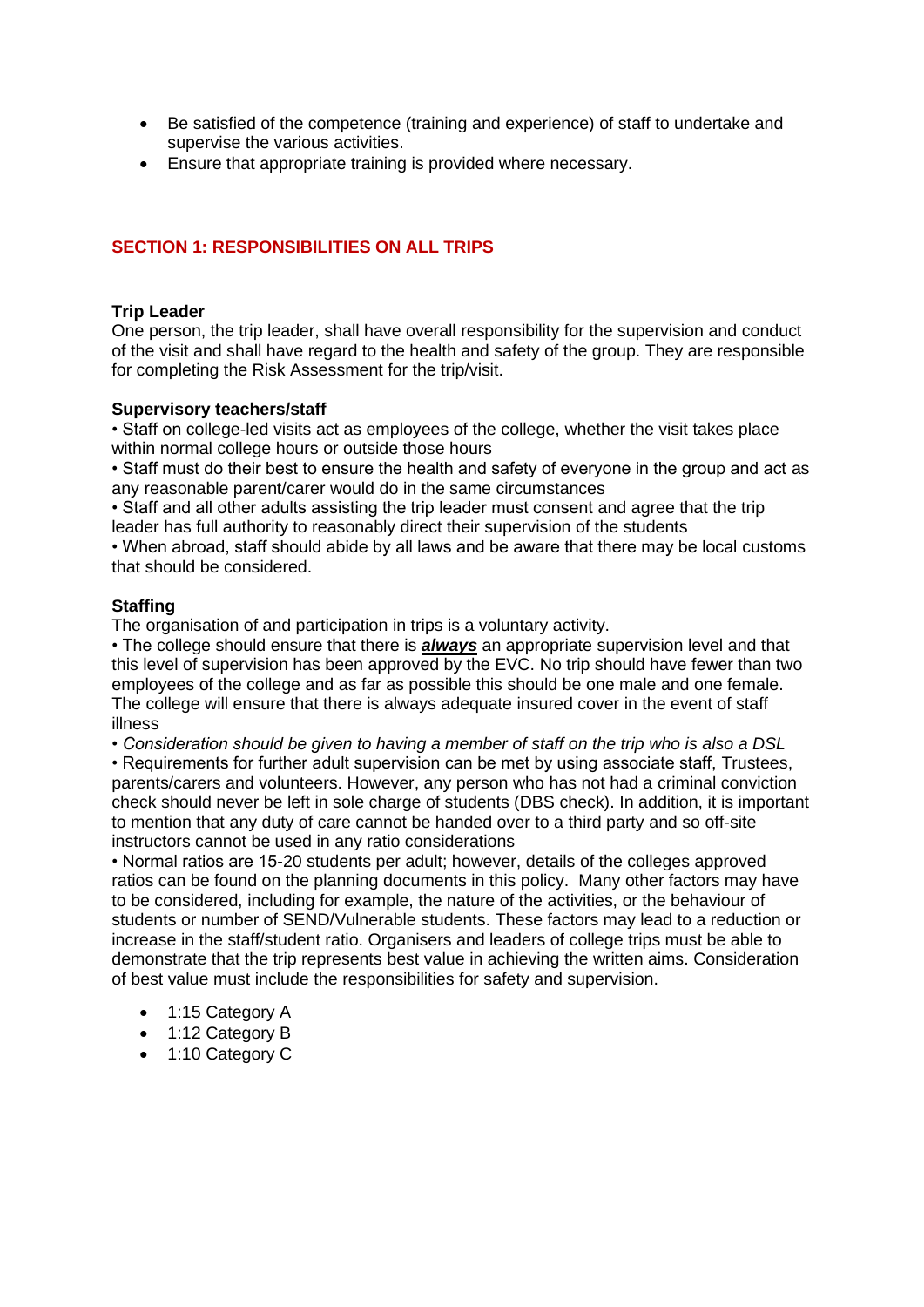#### **1. Procedures and Protocols**

Dates of proposed visits should ideally be submitted at least eight weeks prior to the visit date. All proposals are made using the Educational Trip/Visit Approval Form available on MS Teams or via Holly Battisson. If agreed, the visit is then entered on the calendar and trip leaders will be notified. Trip leaders need to complete full trip details on EVOLVE with Holly Battisson. Visits may be planned later than this but must be authorised by the designated member of SLT/EVC.

## **2. Consumption of alcohol on a trip**

Alcohol is not permitted to be consumed whilst on the visit by **staff or students**. This information should be communicated to students and their parents/carers before the visit takes place.

#### **3. Behaviour**

All students and staff who participate in trips and visits that are organised in the confines of this policy are governed by the same rules as regards to conduct and behaviour as those staff and students who remain in college. As such, any behavioural incidents must be logged and consequences sought through the appropriate senior member of staff.

#### **4. Pre-visits**

For all trips and visits, it is recommended best practice that where possible staff fulfil a reconnaissance visit to become sufficiently aware of any risks that may be undertaken whilst on the trip. In instances where this pre-visit will be chargeable, the appropriate member of staff should inform the designated member of SLT as to the nature and cost of this visit before it occurs. The cost of the pre-visit should then be factored into the overall price of the trip so that the college is not left liable for costs incurred. For residential visits, staff should consider the viability of the trip as a whole in consultation with the designated member of SLT so that the trip is not cancelled before remuneration for the pre-visit is accounted for.

## **SECTION 2: INFORMATION IN RELATION SPECIFICALLY TO CATEGORY A AND B TRIPS - DAY VISITS**

# **1. Planning Procedures**

Ideally, precise planning for a visit should begin at least eight weeks before its date. In planning a visit, staff must use the Trips and Visits Checklist - this gives the precise sequence of planning which staff must follow and is available in the All Staff team on Microsoft Teams (Trips and Visits folder).

# **2. Sporting Fixtures**

In line with DfE recommendations, the intention is not to limit any activity which may enrich the curriculum by insisting upon excessive health and safety restrictions. However, it is important that staff are aware of the medical and contact details of any students taken out of college to participate in sporting fixtures. Staff involved in extra-curricular sporting fixtures,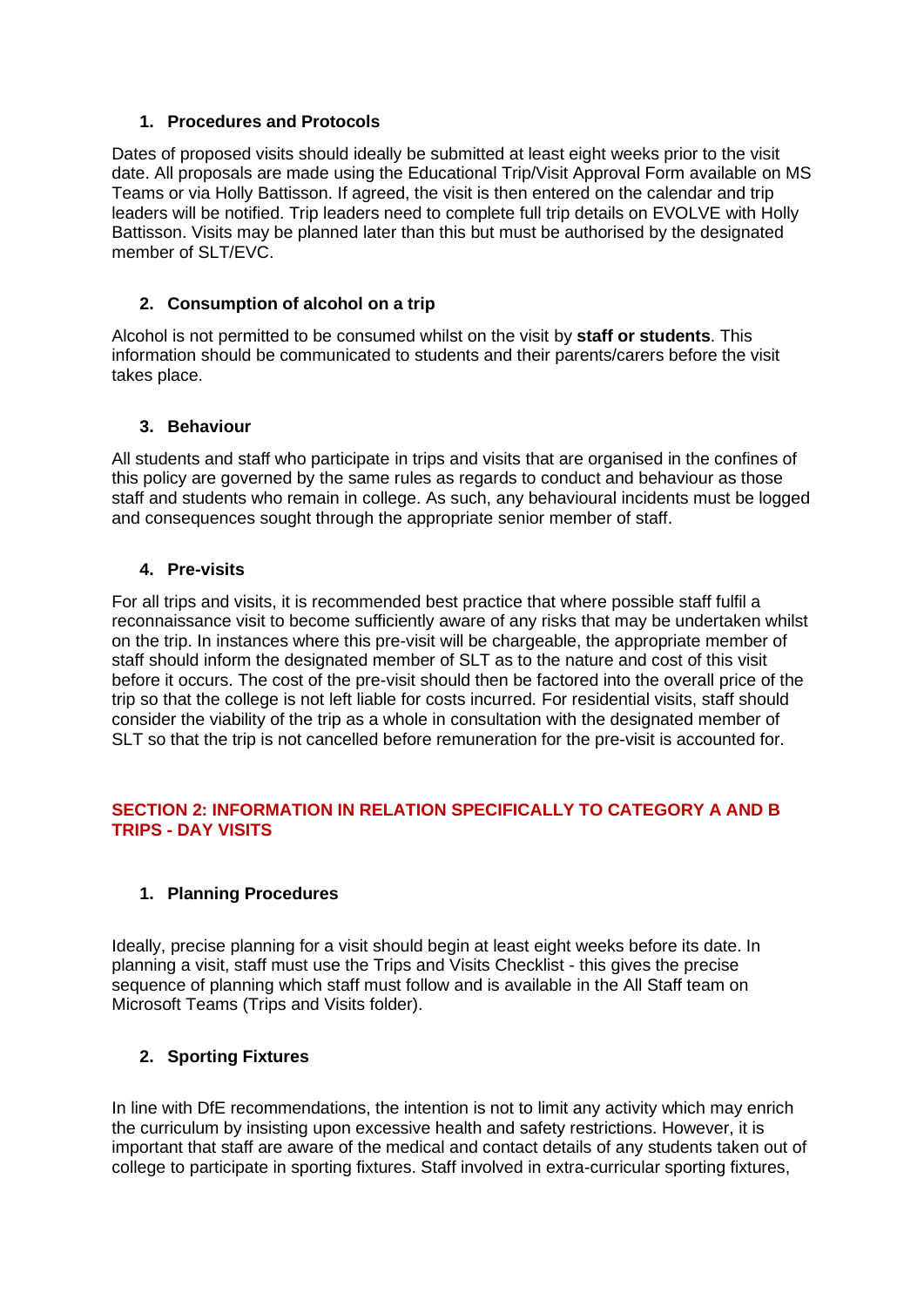will therefore ensure that details of the students involved are shared with the EVC and that medical details are obtained as appropriate. Staff taking fixtures must inform parents/carers of the venue of the fixture, timings of departure and return and provide parents/carers with an emergency staff contact for the fixture. This information should also be put on the college website on a regular basis.

#### **3. Insurance**

The college's insurance policy includes travel cover for college visits both in the UK and abroad. If planning an outing that includes a hazardous activity, please check with the Finance and Operations Director, as additional insurance cover may be required.

## **4. Transport**

The trip leader must hire coaches from a coach company approved by JFC for educational visits. It is recommended that at least two quotes are obtained. Holly Battisson will assist with this process.

# **5. Costing the visit**

Costings must be outlined on the initial Educational Trip/Visit Approval Form and explain where necessary, administrative costs. See Finance section below.

## **6. Letter to Parents/Carers**

A draft letter should now be prepared for parents/carers. This letter must then be submitted for approval to Holly Battisson/Judith Johnson. There are some standard statements which should be included regarding costs/hardship. Parents/carers will need at least two weeks' notice in order to pay any contribution and for those requesting hardship consideration to write and receive a reply from the college. When there is no charge, parents/carers must still be notified and must sign a permission slip. Finally, parents/carers will need to be notified that in the case of over-subscription, students may be selected at random or on a first come, first served arrangement. This situation must be made clear to parents/carers and their permission received. All letters which require collection of money need to be with the Finance Office ideally at least eight weeks before the stated deadline.

# **7. Vehicles**

Any trip which includes the use of a staff owned vehicle needs to be risk assessed as appropriate. In these cases, the driving licence, valid MOT and proof of ownership for the vehicle in question will need to be provided to the Finance and Operations Director and parents/carers will need to be made aware. The college insurance policy covers all vehicles connected with the college for transport use.

## **8. Finance**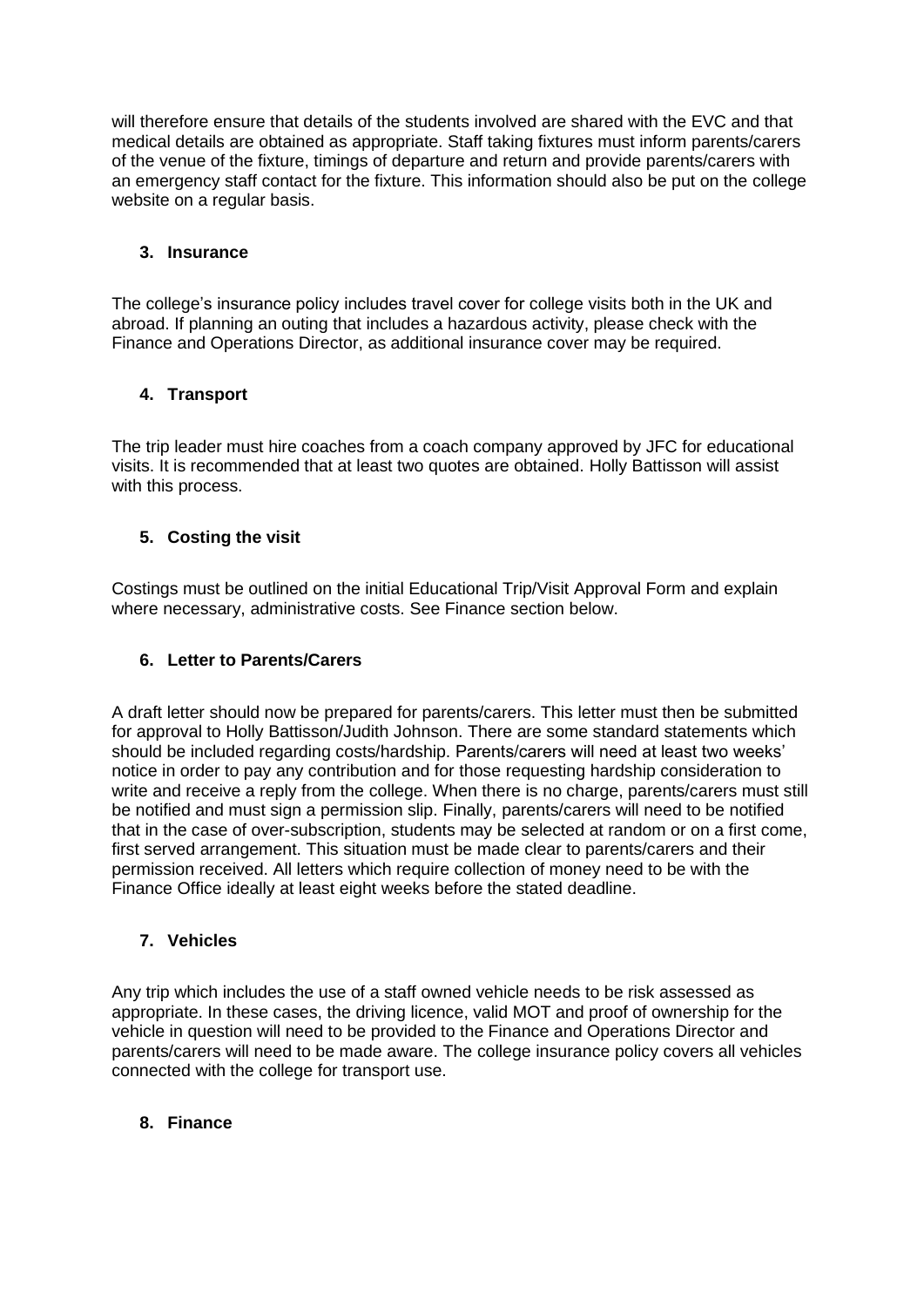Contributions for a visit should be paid via School Gateway. Additional insurance will be taken out for specialist trips as required. Costings must be outlined on the initial Educational Trip/Visit Approval Form before the visit will be authorised.

## **9. Permission slips/medical form**

Permission and medical consent will be gathered during the application process on EVOLVE; this will be made clear on all parental communications. **NB Staff medical information can be confidentially checked and, if necessary, collected via HR.**

## **10. Procedures in the Fortnight Prior to the Visit**

College mobile phones need to be collected from Holly Battisson by the relevant contacts. EVOLVE will be used for all parental contact. Medical kits need to be collected from Sally Fisher. Details of students on the trip who are in receipt of Free School Meals need to be shared with the kitchen so that a meal can be prepared.

Ensure all aspects of the Trips and Visits Checklist have been followed.

# **11. Travelling by Coach**

If more than one coach is used on a trip there should be a database of the students and members of staff on each coach. Please note, the trip leader should be on one coach and the assistant trip leader on the second coach. A staff member must be sitting at the front of the coach and another staff member must be sitting at the back of the coach on the emergency exit. If a double decker is

used, there should be at least one member of staff upstairs and members of staff downstairs.

#### **12. Procedures on the Day of the Visit**

• If the visit is to depart before 9am, the trip leader should arrange for the coach company to collect the party from the college drive without causing an obstruction to other vehicles arriving for the college day. The site team need to be informed if the gate needs to be unlocked early in the morning or on your return late in the evening.

• Each coach should have a teacher in charge, designated by the trip leader. This teacher should have the relevant mobile phone and first aid kit

• Staff should spread themselves throughout the coach rather than all sitting at the front to ensure adequate student supervision

• Explain to students that mobile phones, earphones and other electronic equipment can only be used at the times designated by staff

• Two members of staff should always be there to supervise students awaiting collection by their parents/carers, until the last one has safely departed

• Whilst on the journey or before the journey departs, the designated member(s) of staff responsible for the group(s) of students involved must brief the students as to the risks that will be undertaken that day and how they can be minimised. These risks should have been identified on the risk assessments

• Additional student safeguarding arrangements should be in place for trips to London – all students must have the mobile telephone contact details of the trip leader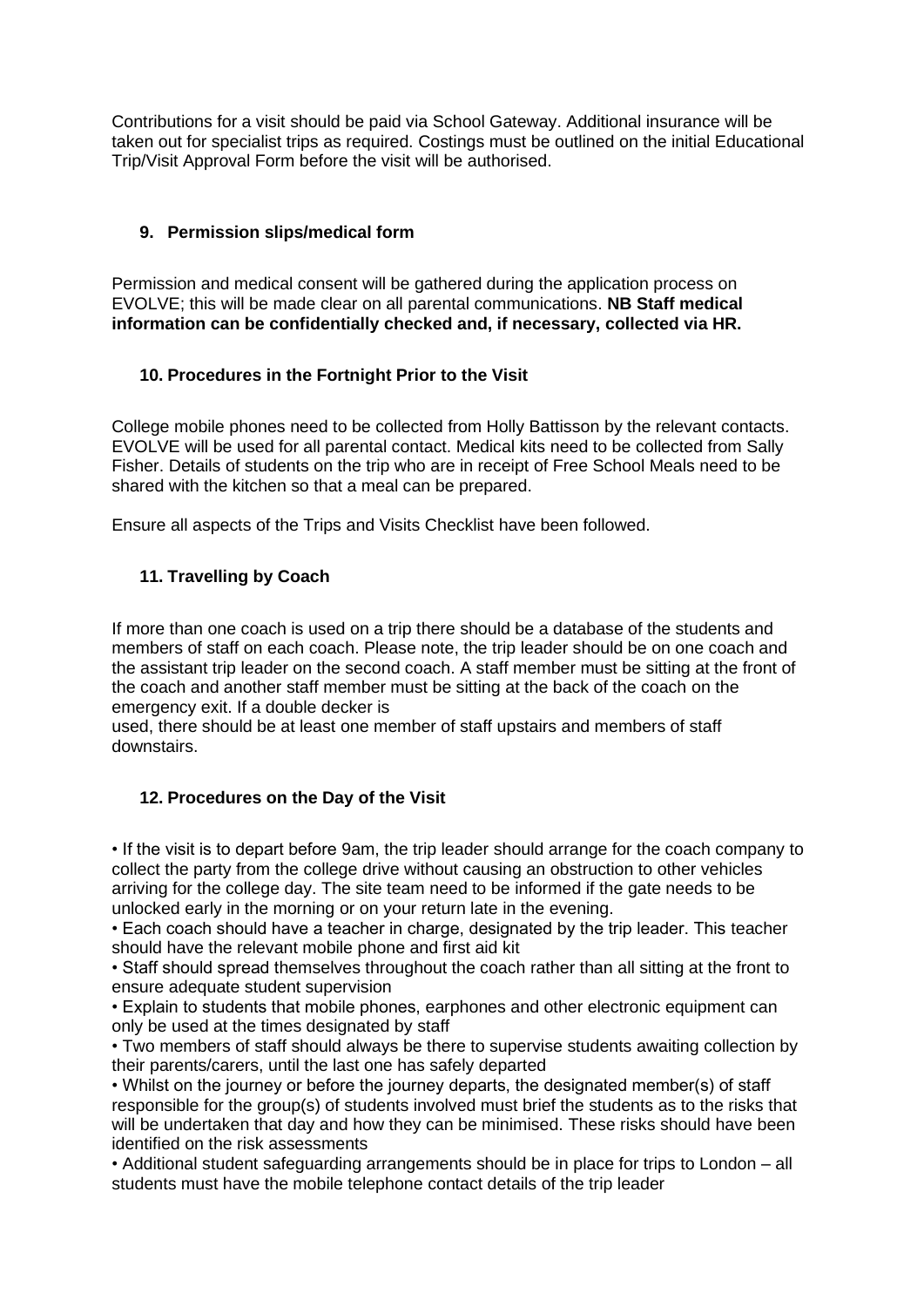• The 'Critical Incident' card must be taken and read to ensure that correct procedures are followed should such a situation arise. This can be collected from Holly Battisson.

## **13. Communications and Emergency Procedures**

#### **Prior to the day of the trip, the trip leader must follow these points:**

1. For day visits, the trip leader must be the key contact. Details of his/her contact number should be given to parents/carers via the letter informing parents/carers of the visit. This should include the key contact's mobile telephone number. The key contact must be contactable at any time.

2. The trip leader and accompanying staff must all have a copy of the trip database with all student details. This database must also be distributed to all staff identified on the Trips and Visits Checklist.

3. For all visits, the trip leader must have the emergency telephone number of the EVC/ SLT contact and a second emergency contact.

#### **During the course of the visit:**

1. The trip leader should ensure that all staff mobile telephones are switched on before the visit departs.

2. The trip leader is responsible for checking the attendance of students and must not depart before he/she is sure that everyone is accounted for.

3. The trip leader is responsible for communicating the names of any missing students from the trip so that the Attendance Officer is aware of any absences. In the event of this being out of hours, a message should be left on the normal college number.

4. If any student has not arrived by the due departure time, the trip leader is entitled to depart but he/she MUST inform the college or the emergency contact of this situation. 5. In the case of more than one coach being involved, the trip leader must not depart before other parties.

6. Trip arrival time home can be communicated with parents/carers via EVOLVE.

7. For day visits extending beyond the college day, the trip leader should inform the emergency contact once the party has returned. The SLT/EVC contact assumes all is well unless they are contacted to the contrary.

#### **If case of an emergency:**

1. A situation is deemed an emergency if an event occurs which involves the health, safety and wellbeing of students and/or adults where college and/or parents/carers should be told 2. The trip leader is responsible for decisions and action taken in an emergency situation. It is therefore the responsibility of accompanying staff to keep the trip leader informed of any situation that might be deemed an emergency.

3. Should a critical incident arise, the procedures on the Critical Incident Card should be followed

4. If a problem arises during college hours where advice is needed or information needs to be given, the trip leader should ring the college and ask for a member of SLT or the EVC 5. If a problem arises outside college hours, unless it is a simple delay, the trip leader should ring the emergency contact. The emergency contact should make other SLT members aware as necessary.

6. If a problem arises and students have access to telephones, the trip leader should try to ensure that students DO NOT telephone parents/carers, unless instructed to do so. All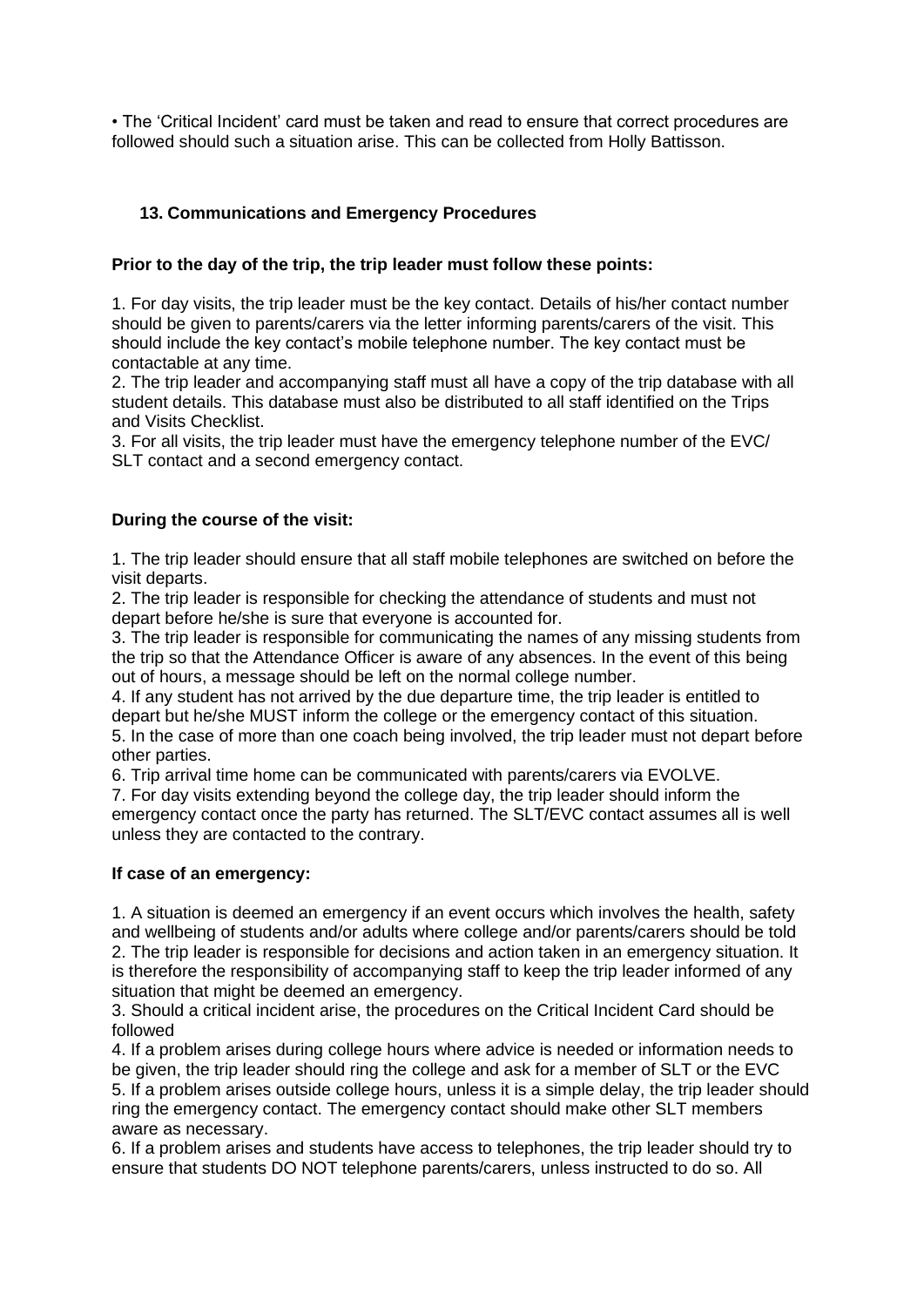contact with parents/carers should be made via the college or the emergency contact. Rules on student mobile phones for trips will be on a case-by-case basis. 7. It is the responsibility of SLT and the trip leader to follow the college's Guidance for

procedures in the event of a critical incident on off-site visits.

## **SECTION 3: INFORMATION IN RELATION SPECIFICALLY TO CATEGORY C – RESIDENTIAL AND ABROAD**

## **1. Preparation**

For residential visits, the basic procedures are largely the same. However, when costing a visit, insurance is either with the travel company or special arrangements are made with the Finance and Operations Director when verifying cost. There are also extra considerations concerning charging, insurance, passports, visas etc. Guidance on these points is given by the EVC and included in the 'Trips and Visits Checklist' on the staff shared drive. Ideally, precise planning for a residential visit should begin at least six months before its date. Parents/carers should be given sufficient time to finish making reasonable staged contributions by no later than 12 weeks before the visit. Update meetings between the organiser and the EVC should be held at least 12 weeks and 2 weeks prior to the visit. A Parents'/Carers' Information Evening should be held 3-4 weeks prior to the visit for all overseas residential trips.

More consideration needs to be given to having a DSL as part of the staff team. If no DSL is on a residential trip, then a DSL needs to be one of the emergency contacts.

1. The organisation of communication and emergency procedures should take place prior to the Parents'/Carers' Information Evening, which must be held approximately 3-4 weeks before departure.

2. The trip leader must be aware of the two emergency contacts and have their contact details to hand *at all times.* The emergency contacts must be contactable at any and all times.

3. The trip leader is responsible for preparing information for parents/carers that includes details of the emergency contacts on the trip and their numbers and availability. This should be given to them as part of an information pack distributed at the Parents'/Carers' Information Evening or with the final itinerary. A copy of information given to parents/carers on the evening should be added to the shared drive with key trip paperwork.

4. The two emergency contacts must be given all information that is made available to parents/carers, e.g., itinerary, flight times, hotel addresses etc., and a list of contact numbers for students and staff.

# **2. During the Visit**

1. Details of the visit's progress will be communicated to the emergency contact who will update the College as updates are received. Twitter/Facebook will also be used during the trip to keep parents/carers informed.

2. At an appropriate time during the return journey, the trip leader could either contact the parents/carers via EVOLVE or allow students to contact parents/carers in order to enable them to meet the party at the designated place promptly.

3. Upon the safe arrival of the party, the trip leader should inform the emergency contact that his/her responsibility is ended.